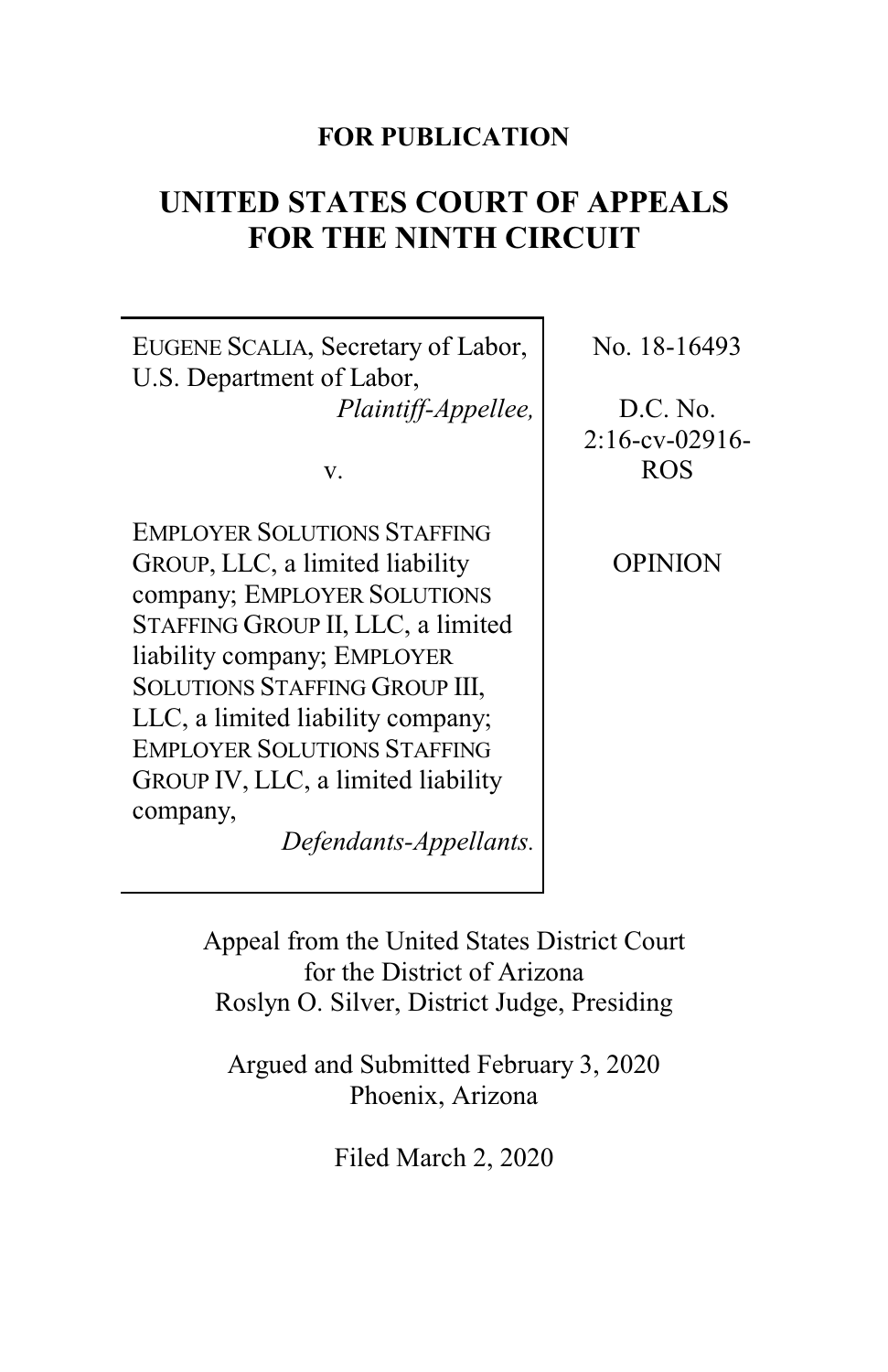Before: Susan P. Graber, Andrew D. Hurwitz, and Eric D. Miller, Circuit Judges.

Opinion by Judge Graber

### **SUMMARY\***

### **Fair Labor Standards Act**

The panel affirmed the district court's summary judgment entered in favor of the Secretary of Labor in an action challenging four companies' failure to pay overtime to employees who worked more than 40 hours in a workweek in violation of the Fair Labor Standards Act ("FLSA").

Employer Solutions Staffing Companies ("ESSG") contracts with other companies to recruit employees and place them at jobsites for which ESSG handled administrative tasks. ESSG conceded that it qualified as an "employer" of the recruited employees under FLSA. ESSG contracted with Sync Staffing, which placed the recruited employees at a jobsite run by TBG Logistics. One of ESSG's employees, Michaela Haluptzok, was responsible for processing the TBG Logistics payroll. A Sync employee told Haluptzok to pay overtime hours as "regular" hours, which was a FLSA violation.

Consistent with the law of agency, the panel imputed Haluptzok's actions to ESSG. The panel held that because

**<sup>\*</sup>** This summary constitutes no part of the opinion of the court. It has been prepared by court staff for the convenience of the reader.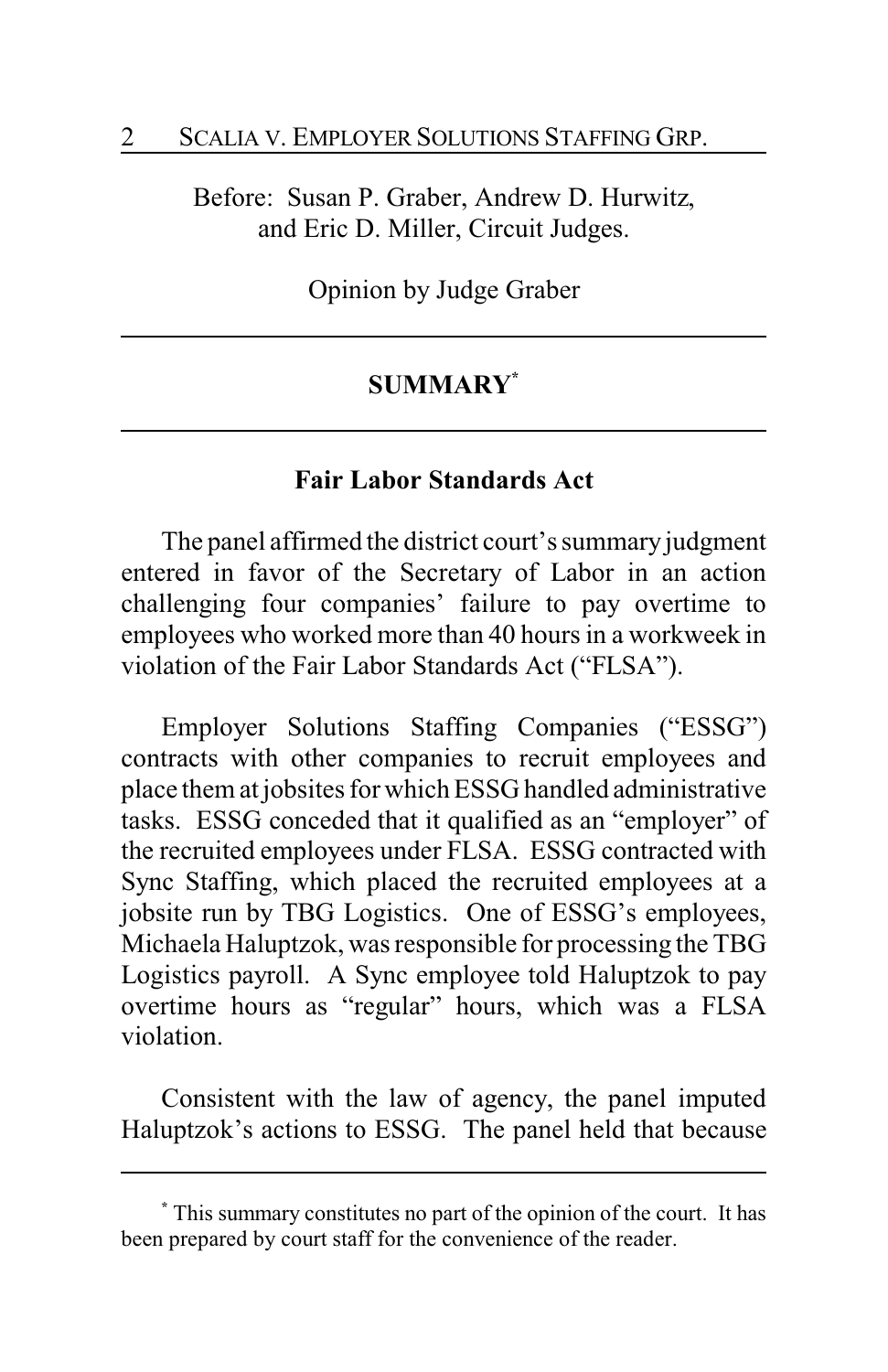Haluptzok admitted that she knew the recruited employees were not being paid overtime owed to them, the district court correctly found no dispute of material fact as to ESSG's ultimate liability under the FLSA.

Ordinarily, a two-year statute of limitations applies to claims under FLSA, but for a "willful violation," the limitations period extends to three years. The panel held that through its agent, Haluptzok, ESSG recklessly disregarded the possibility that it was violating FLSA. Accordingly, the three-year statute of limitations applied to the Secretary's claim, making the action timely.

FLSA mandates liquidated damages in an amount equal to the unpaid overtime compensation claims unless the employer acted in "good faith" and had "reasonable grounds" to believe it was not violating FLSA. The panel held that because ESSG's violations were willful, it could not have acted in good faith. Accordingly, the panel affirmed the award of liquidated damages.

The panel held that there was no indication that Congress intended to create a right to contribution or indemnification for liable employers from another employer under FLSA. The panel further held that no right to contribution or indemnification arose under federal common law.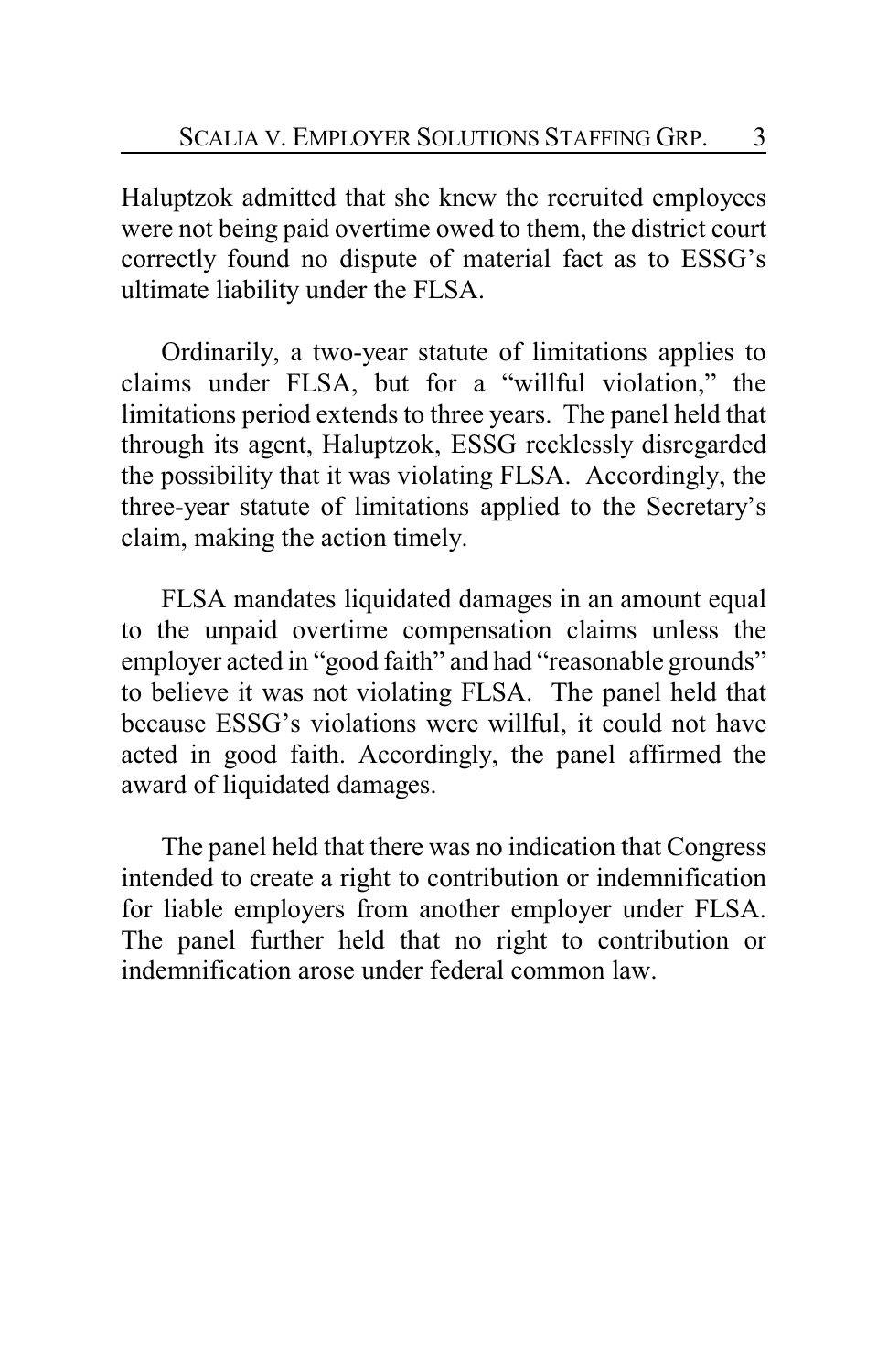# **COUNSEL**

Michael R. Shebelskie (argued), Hunton Andrews Kurth LLP, Richmond, Virginia; Rebecca J. Levine, Rebecca Levine Law PLLC, Edina, Minnesota; for Defendants-Appellants.

Katelyn J. Poe (argued), Attorney; Paul L. Frieden, Counsel for Appellate Litigation; Jennifer S. Brand, Associate Solicitor; Kate S. O'Scannlain, Solicitor of Labor; United States Department of Labor, Washington, D.C.; for Plaintiff-Appellee.

# **OPINION**

GRABER, Circuit Judge:

Employer Solutions Staffing Group and three related companies (collectively, "ESSG")**<sup>1</sup>** appeal from the summary judgment entered in favor of the Secretary of Labor in this action challenging ESSG's failure to pay overtime to employees who worked more than 40 hours in a workweek, in violation of the Fair Labor Standards Act of 1938 ("FLSA"), 29 U.S.C. §§ 201–219. ESSG also disputes the dismissal of its cross-claims against other defendants below for indemnification or contribution. We affirm.

## **BACKGROUND**

ESSG, a staffing company, contracts with other companies to recruit employees and place them at jobsites for

**<sup>1</sup>** Four related companies with nearly identical names are defendants here; they usually refer to themselves using the singular "ESSG."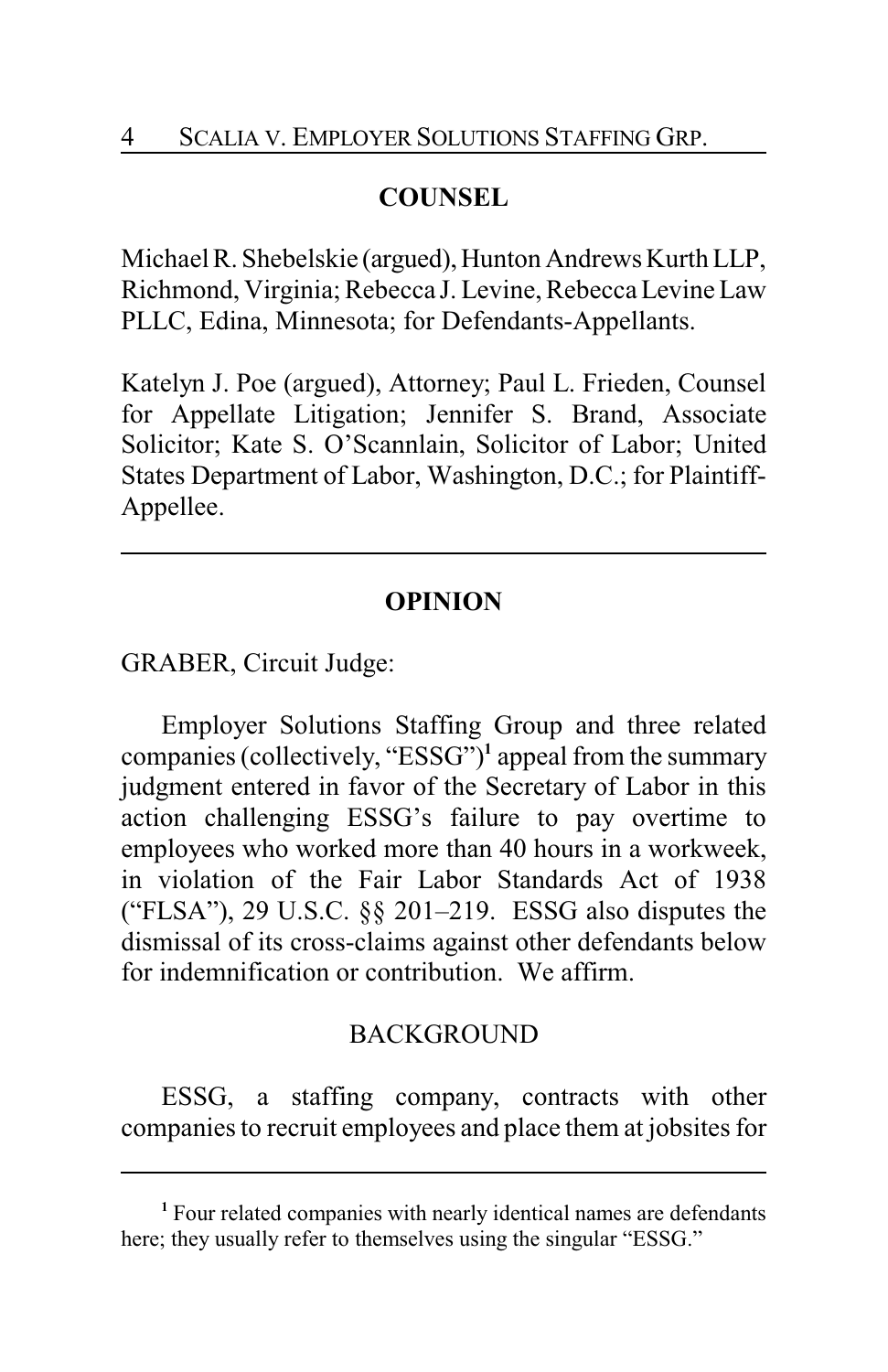which ESSG handles administrative tasks, such as payroll processing. ESSG concedes that it qualifies as an "employer" of the recruited employees under the FLSA, 29 U.S.C.  $§$  203(d).

In 2012, ESSG contracted with Sync Staffing, which placed the recruited employees at a jobsite run by TBG Logistics, where the employees unloaded deliveries for a grocery store. TBG maintained a spreadsheet of the employees' hours. For each pay period in November 2012 and thereafter, TBG sent the spreadsheet to Sync, which forwarded it to ESSG.

Onlyone ofESSG's employees, Michaela Haluptzok, was responsible for processing the TBG payroll. ESSG trained Haluptzok on the FLSA's requirements. The first time that Haluptzok received one of the spreadsheets, she prepared and sent to Sync a report showing that employees who had worked more than 40 hours per week would receive overtime pay for those hours. But when a Sync employee called Haluptzok and told her—without explaining why this action would be appropriate—to pay all of the hours as "regular hours" instead of overtime, Haluptzok complied.

To follow the Sync employee's instructions, Haluptzok had to dismiss numerous error messages from Defendant's payroll software. Haluptzok understood that not paying overtime for the qualifying employees triggered the error messages, but she disregarded the messages anyway. After processing her first spreadsheet in this manner, Haluptzok did the same thing for every future spreadsheet. ESSG's relationship with TBG and Sync ended on July 27, 2014; by that date, more than 1,000 violations had occurred in which employees did not receive their earned overtime pay.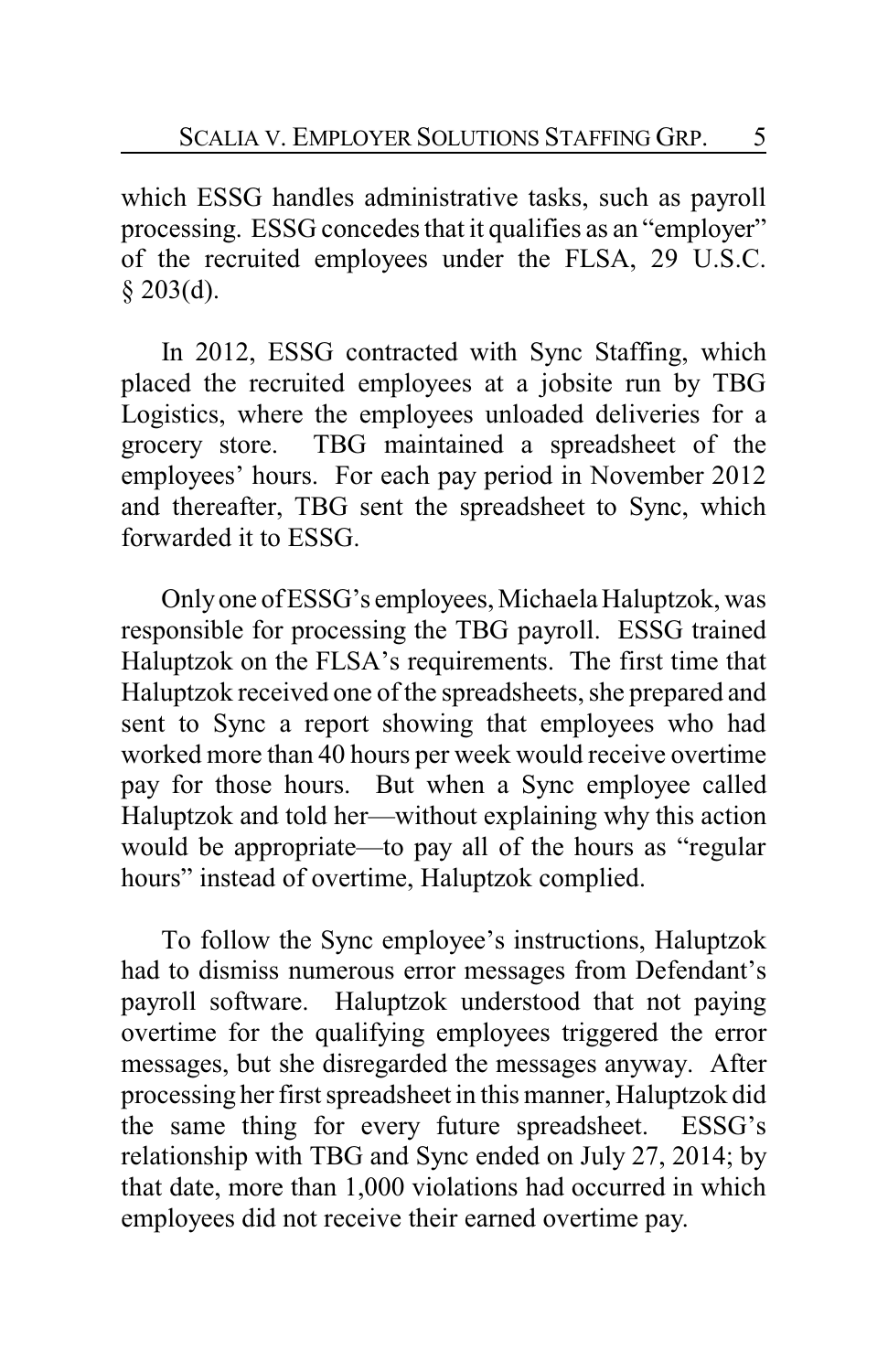The Secretary sued ESSG, TBG, Sync, and another company in August 2016, more than two years after the final overtime violation occurred. ESSG brought cross-claims for contribution or indemnification against the other defendants. The district court dismissed those claims under Federal Rule of Civil Procedure 12(b)(6). The district court also denied Defendant's motion to file a third-party complaint seeking contribution from a grocery store where some recruited employees worked. The Secretary reached consent judgments with the other companies, so onlyESSG remained in the case when the Secretary moved for summary judgment. The district court granted the Secretary's motion, held that ESSG had violated the FLSA willfully, and ordered ESSG to pay approximately \$78,500 in unpaid overtime wages plus an equal amount in liquidated damages.

### **STANDARD OF REVIEW**

We review de novo a grant of summary judgment. *Flores v. City of San Gabriel*, 824 F.3d 890, 897 (9th Cir. 2016). We also review de novo "the application of legal principles to established facts." *Id.* at 905. Finally, we review de novo a dismissal under Rule 12(b)(6). *Fields v. Twitter, Inc.*, 881 F.3d 739, 743 (9th Cir. 2018).

#### DISCUSSION

We first address ESSG's arguments that it cannot be liable for the actions of a low-level employee such as Haluptzok and that, regardless, any FLSA violations were not willful and instead occurred in good faith. We then discuss whether the FLSA allows a liable employer to seek indemnification or contribution from other employers.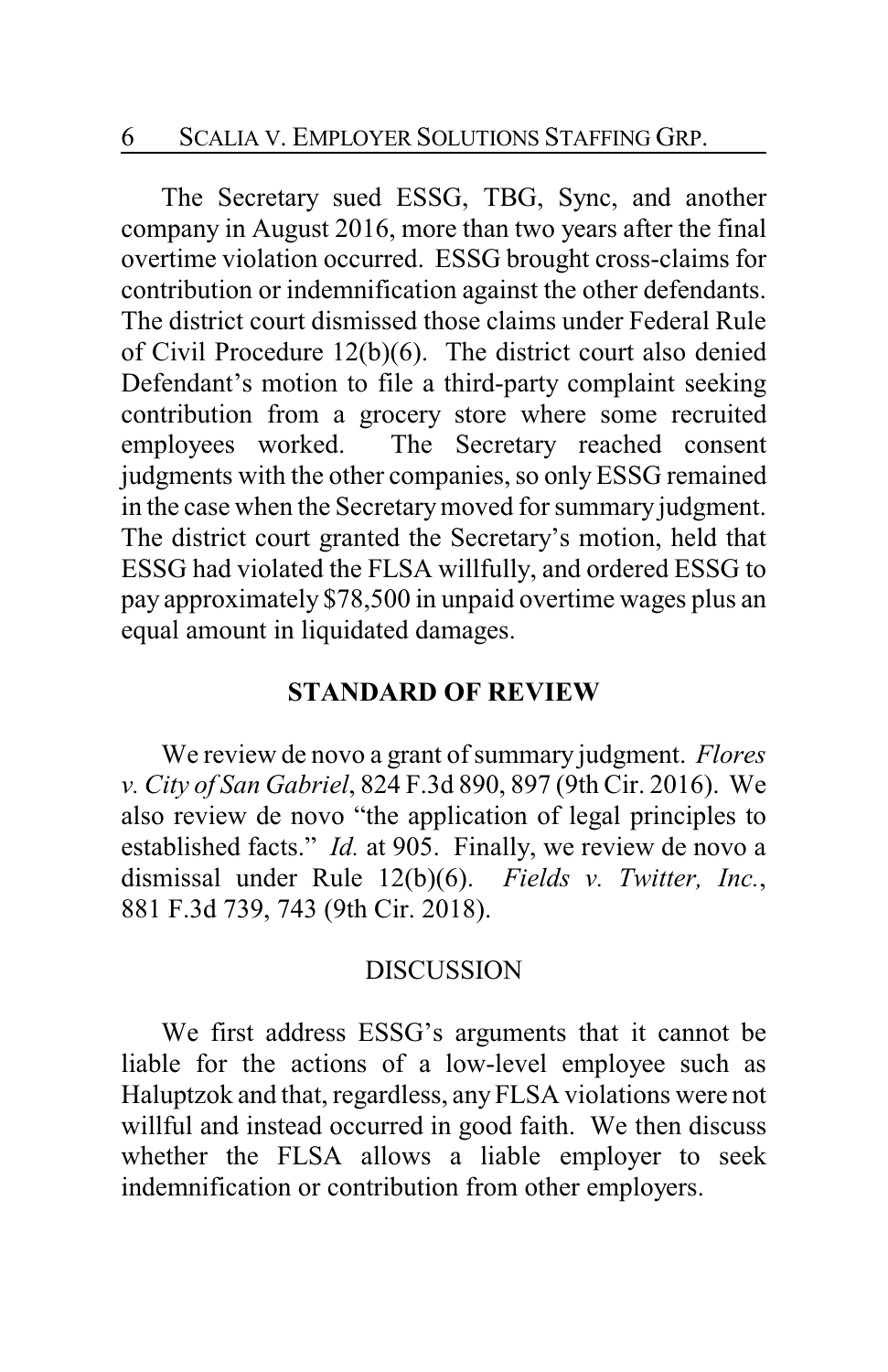### A. *Liability*

Haluptzok knew that the relevant employees were working more than 40 hours per week without receiving overtime pay. ESSG chose Haluptzok as its agent for payroll processing, so it cannot disavow her actions merely because she lacked a specific job title or a certain level of seniority in the company. *See United States v. Graf*, 610 F.3d 1148, 1156 (9th Cir. 2010) ("As an inanimate entity, a corporation must act through agents." (quoting *CFTC v. Weintraub*, 471 U.S. 343, 348 (1985))); *see also* Restatement (Third) of Agency § 1.01 (defining "agent" as one who "act[s] on the principal's behalf and subject to the principal's control"). Allowing ESSG to evade liability simply because none of its "supervisors" or "managers" processed the payroll would create a loophole in the FLSA and run counter to the statute's purpose of "protect[ing] all covered workers from substandard wages and oppressive working hours." *Williamson v. Gen. Dynamics Corp.*, 208 F.3d 1144, 1150 (9th Cir. 2000) (internal quotation marks omitted). Consistent with the law of agency, we impute Haluptzok's actions to ESSG. Because Haluptzok admitted that she knew the recruited employees were not being paid overtime owed to them, the district court correctly found no dispute of material fact as to ESSG's ultimate liability under the FLSA. *See Forrester v. Roth's I.G.A. Foodliner, Inc.*, 646 F.2d 413, 414 (9th Cir. 1981) ("[A]n employer who knows or should have known that an employee is or was working overtime must comply with the provisions of  $[29 \text{ U.S.C. } §] 207[(a)].$ ").

### B. *Willfulness*

Ordinarily, a two-year statute of limitations applies to claims under the FLSA. 29 U.S.C. § 255(a). But for a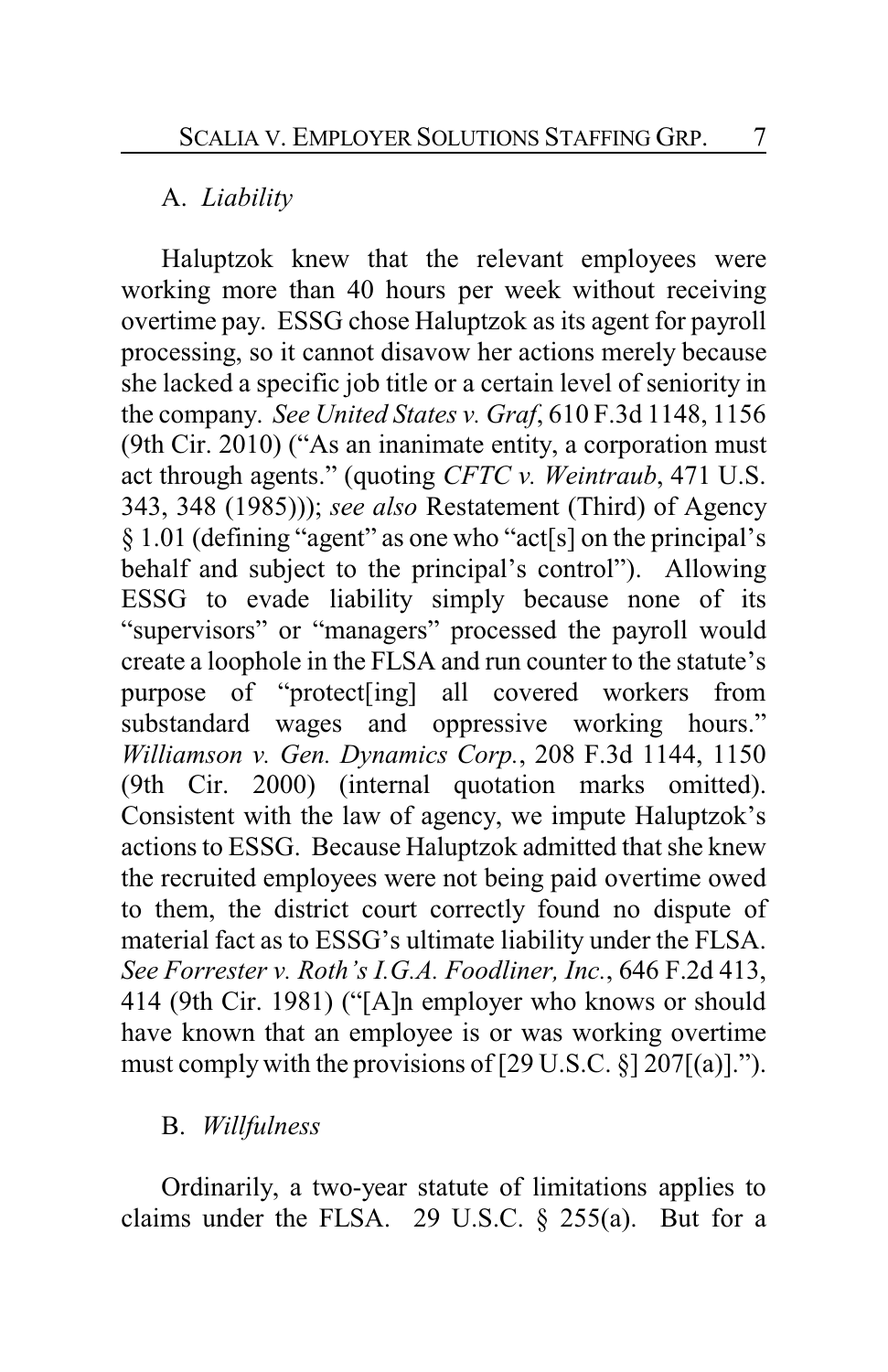"willful violation," the limitations period extends to three years. *Id.* Because the Secretary sued ESSG more than two years after the last violation, ESSG must have acted willfully for this action to be timely.

A violation is willful when "the employer either knew or showed reckless disregard for . . . whether its conduct was prohibited by the [FLSA.]" *McLaughlin v. Richland Shoe Co.*, 486 U.S. 128, 133 (1988). For more than a year, Haluptzok dismissed the payroll software's repeated warnings that employees might not be receiving earned overtime pay. Although she (at least initially) acted on Sync's instructions not to pay overtime, she never received any explanation from Sync that justified dismissing the software's error messages. Thus, through its agent, ESSG recklessly "disregarded the very possibility that it was violating the statute." *Alvarez v. IBP, Inc.*, 339 F.3d 894, 908–09 (9th Cir. 2003) (internal quotation marks omitted).**<sup>2</sup>** Accordingly, the three-year statute of limitations applies to the Secretary's claim, making this action timely.

# C. *Liquidated Damages*

The FLSA mandates liquidated damages in an amount equal to the unpaid overtime compensation unless an employer acted in "good faith" and had "reasonable grounds"

**<sup>2</sup>** ESSG questions whether our decision in *Alvarez* comports with the "reckless disregard" standard set forth in *Richland Shoe*. *See Flores v. City of San Gabriel*, 824 F.3d 890, 907–08 (9th. Cir. 2016) (Owens, J., concurring). Of course, we are not free to revisit *Alvarez*. *See Miller v. Gammie*, 335 F.3d 889, 892–93 (9th Cir. 2003) (en banc). In any event, based on Haluptzok's admissions, we have little trouble concluding that ESSG recklessly disregarded its obligations under the FSLA even under the strictest reading of *Richland Shoe*.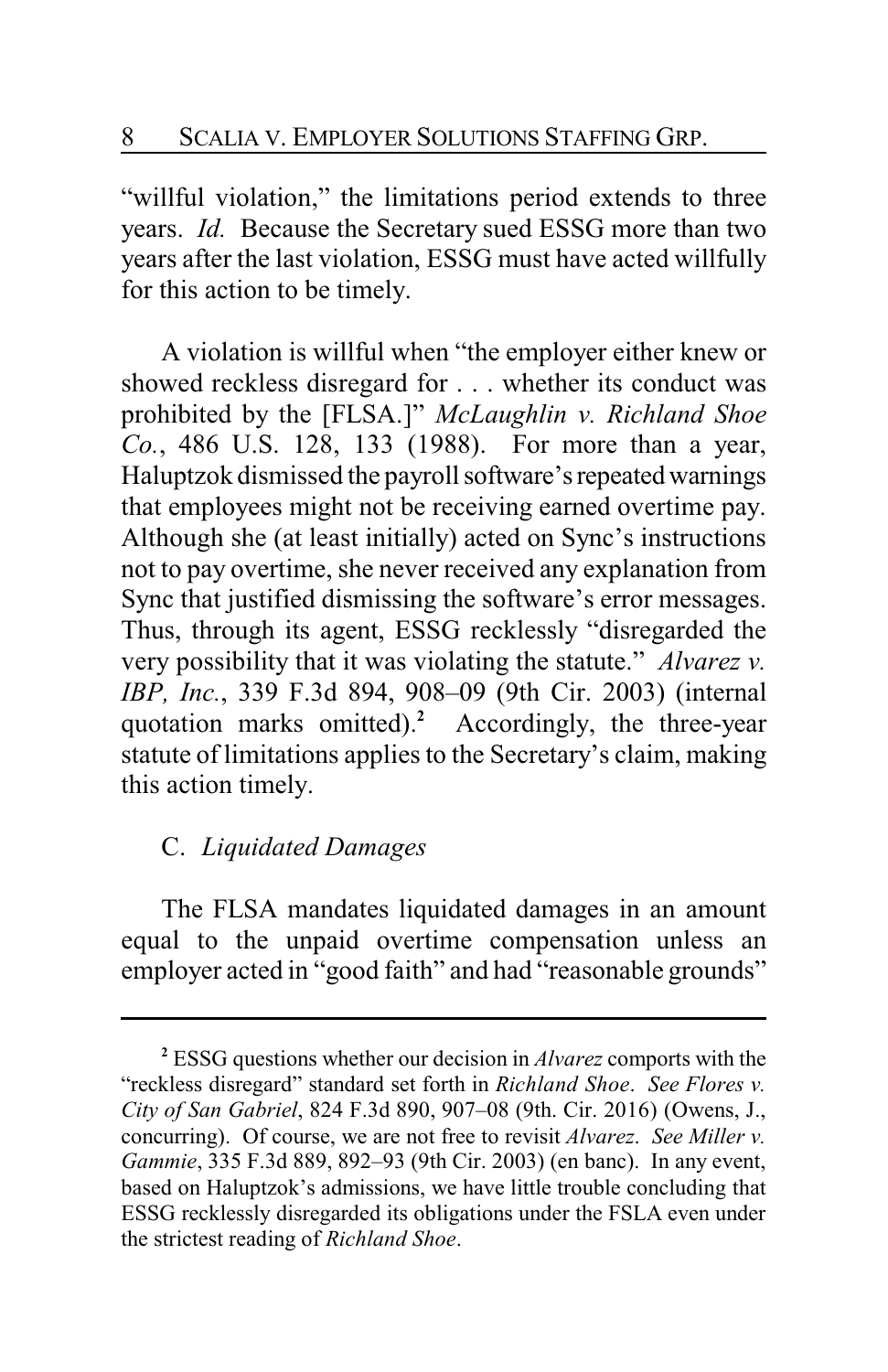to believe that it was not violating the FLSA. 29 U.S.C. §§ 216(b), 260. Because ESSG's violations were willful, it could not have acted in good faith. *See Chao v. A-One Med. Servs., Inc.*, 346 F.3d 908, 920 (9th Cir. 2003) ("[A] finding of good faith is plainly inconsistent with a finding of willfulness.").

ESSG insists that an employer can act in good faith while willfully violating the FLSA. But, as a three-judge panel we cannot overrule *Chao* in the absence of intervening en banc or Supreme Court precedent. *Miller v. Gammie*, 335 F.3d 889, 892–93 (9th Cir. 2003) (en banc). Indeed, *Chao* aligns with precedent in most other circuits that have reached the issue. *See Alvarez Perez v. Sanford-Orlando Kennel Club, Inc.*, 515 F.3d 1150, 1166 (11th Cir. 2008) (agreeing with *Chao*, joining "the majority side of the circuit split on this issue," and collecting cases). Thus, we affirm the award of liquidated damages.

## D. *Indemnification/Contribution*

The FLSA's text does not expressly address whether an employer may seek indemnification or contribution from another employer, but ESSG contends that the statute implicitly permits those remedies. Alternatively, ESSG asks us to recognize those remedies under federal common law.

# 1. *Whether the FLSA Implicitly Allows Indemnification or Contribution*

"In determining whether a federal statute that does not expressly provide for a particular private right of action nonetheless implicitly created that right, our task is one of statutory construction." *Nw. Airlines, Inc. v. Transp. Workers*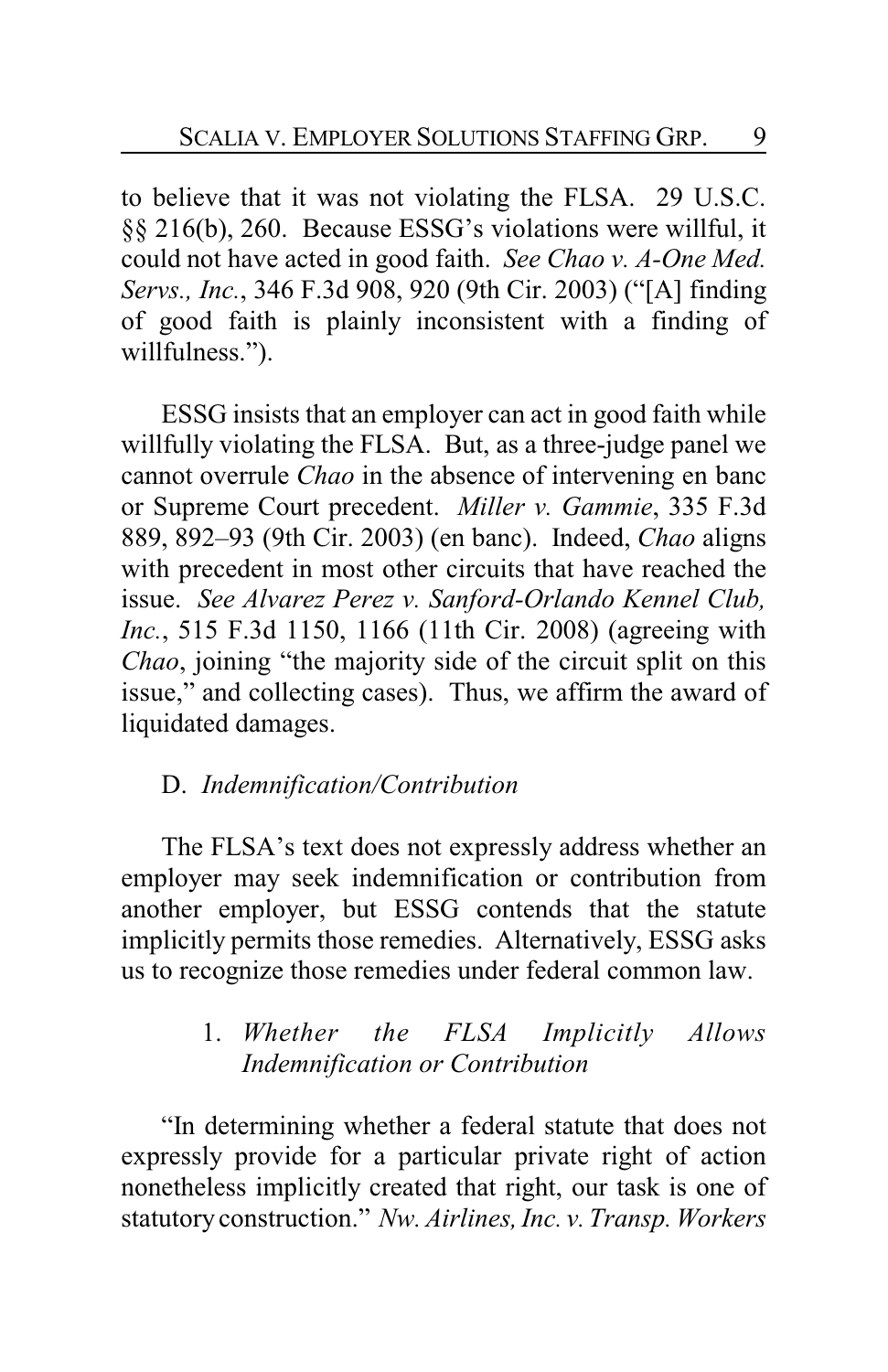*Union*, 451 U.S. 77, 91 (1981). We must ascertain "whether Congress intended to create the private remedy—for example, a right to contribution—that the [litigant] seeks to invoke." *Id.* In recent decades, the Supreme Court has adopted a "cautious course before finding implied causes of action." *Ziglar v. Abbasi*, 137 S. Ct. 1843, 1855 (2017). Four factors guide our inquiry: (1) the statute's text; (2) "the underlying purpose and structure of the statutory scheme"; (3) "the likelihood that Congress intended to supersede or to supplement existing state remedies"; and (4) the statute's legislative history. *Nw. Airlines*, 451 U.S. at 91; *accord Tex. Indus., Inc. v. Radcliff Materials, Inc.*, 451 U.S. 630, 639 (1981).

ESSG largely ignores the relevant factors and argues that, because employers face joint and several liability under the FLSA, they necessarilymust have a right to seek contribution from one another. Defendant emphasizes 29 C.F.R. § 791.2 (2019), which provides that "all joint employers are responsible, both individually and jointly, for compliance with all of the applicable provisions of the act." A newer, not-yet-effective version of this regulation refers expressly to joint and several liability: "[A] joint employer is jointly and severally liable with . . . any other joint employers for compliance with all of the applicable provisions of the Act." *Id.* (2020).**<sup>3</sup>** Of course, the regulation does not clarify what Congress intended when it enacted the FLSA in 1938; it provides only the Secretary's current interpretation of the FLSA.

But the Supreme Court has rejected the argument that joint and several liability always goes hand-in-hand with

**<sup>3</sup>** The newer version takes effect on March 16, 2020.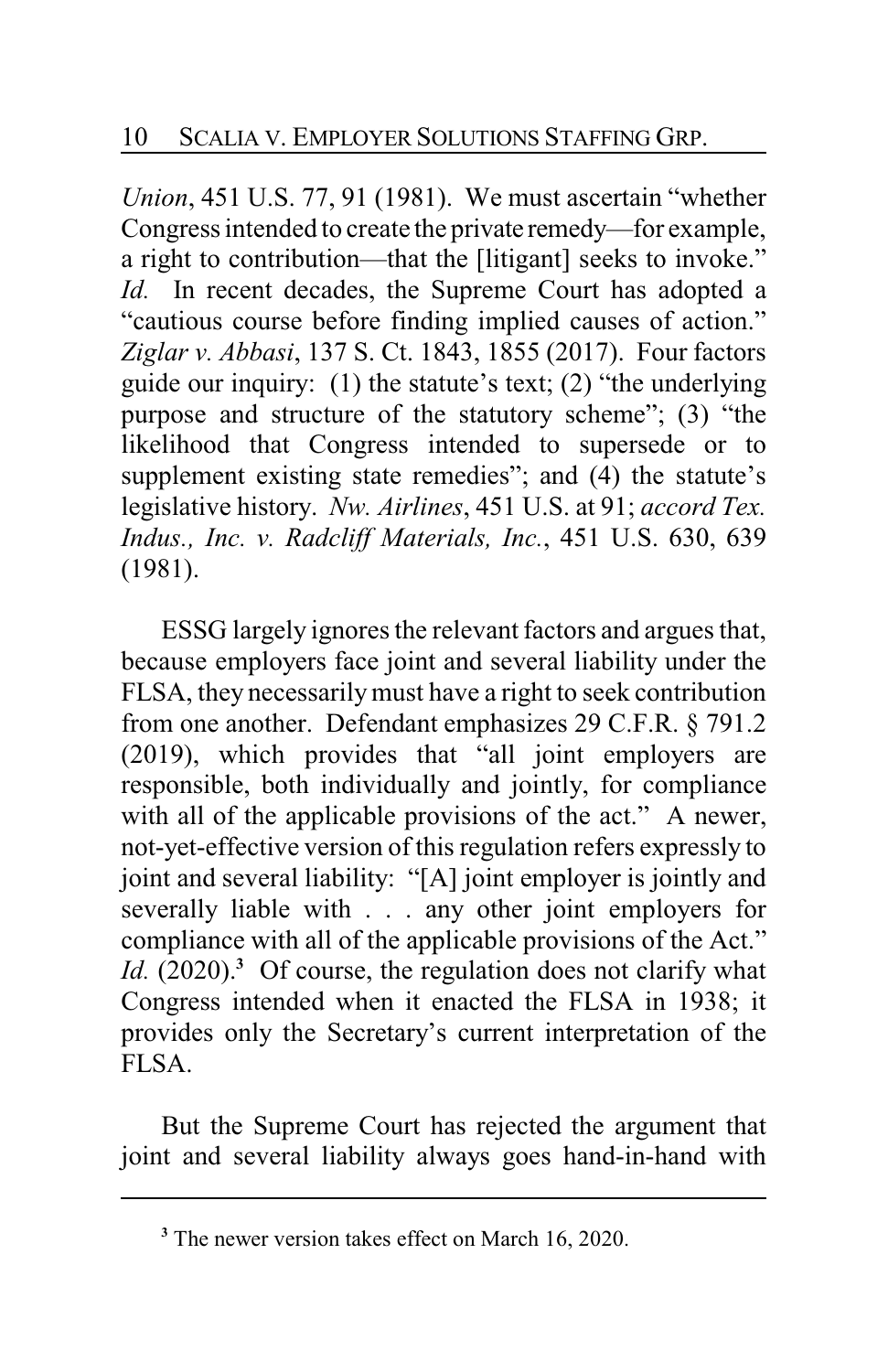contribution. *See Tex. Indus.*, 451 U.S. at 646 ("Nor does the judicial determination that defendants should be jointly and severally liable suggest that courts also may order contribution, since joint and several liability simply ensures that the plaintiffs will be able to recover the full amount of damages from some, if not all, participants."). And the common law "provided no right to contribution among joint tortfeasors." *Id.* at 634. ESSG does not merely owe a debt to its employees; it committed a wrong against them. Thus, we remain unpersuaded that Congress necessarilycodified a right to contribution when it enacted the FLSA.

We turn now to the four factors. The Second Circuit, applying the four-factor framework from *Northwest Airlines*, has held that the FLSA does not provide a right to contribution orindemnification for liable employers. *Herman v. RSR Sec. Servs. Ltd.*, 172 F.3d 132, 144 (2d Cir. 1999). We agree.

First, the FLSA's text says nothing about a right to contribution or indemnification for employers who have violated the statute. That silence "is not dispositive if, among other things," the statute's text suggests that it was "enacted for the special benefit of a class of which [ESSG] is a member." *Nw. Airlines*, 451 U.S. at 91–92. But, the FLSA's text suggests exactly the opposite. *See* 29 U.S.C. § 202 (noting the congressional policy behind the FLSA of eliminating "labor conditions detrimental to the maintenance of the minimum standard of living necessary for health, efficiency, and general well-being of workers").

Second, as its text suggests, the FLSA's "central purpose" is to "enact minimum wage and maximum hour provisions designed to protect employees," not employers. *Williamson*,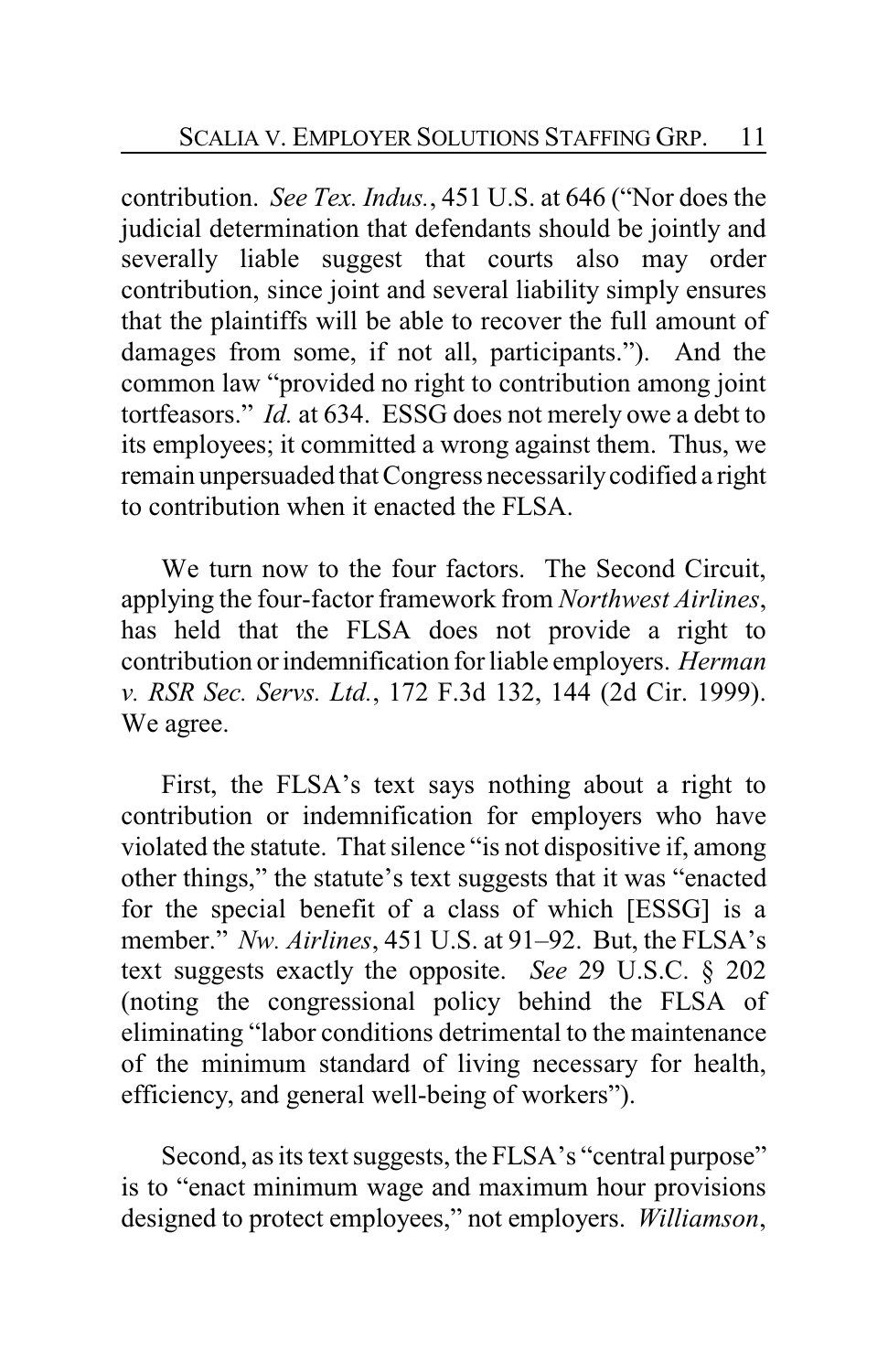208 F.3d at 1154; *see also Herman*, 172 F.3d at 144 (stating that the FLSA "was designed to regulate the conduct of employers for the benefit of employees"). In other words, ESSG belongs to the class whose conduct Congress intended to control "for the protection and benefit *of an entirely distinct class*." *Tex. Indus.*, 451 U.S. at 639 (quoting *Piper v. Chris-Craft Indus., Inc.*, 430 U.S. 1, 37 (1977)). The FLSA's statutory scheme resembles those of the Equal Pay Act and Title VII of the Civil Rights Act, for which *Northwest Airlines* found no implied right to contribution for employers. Similarly, the FLSA "has a comprehensive remedial scheme as shown by the 'express provision for private enforcement in certain carefully defined circumstances,'" *Herman*, 172 F.3d at 144 (quoting *Nw. Airlines*, 451 U.S. at 93), and for enforcement by the federal government in other circumstances, 29 U.S.C. § 217. Indeed, "broader or more comprehensive coverage of employees . . . would be difficult to frame." *United States v. Rosenwasser*, 323 U.S. 360, 362 (1945).

Third, "[t]he comprehensive character of the remedial scheme expressly fashioned by Congress strongly evidences an intent not to authorize additional remedies" beyond those expressly allowed under the statute. *Nw. Airlines*, 451 U.S. at 93–94. The FLSA provides "comprehensive statutory remedies," *Williamson*, 208 F.3d at 1155, and it is "not within our competence as federal judges to amend . . . comprehensive enforcement schemes" by adding private remedies that Congress never intended to allow, *Nw. Airlines*, 451 U.S. at 94.

Fourth, and finally, the FLSA's legislative history is "silent on a right to contribution or indemnification" for employers. *Herman*, 172 F.3d at 144 (collecting the relevant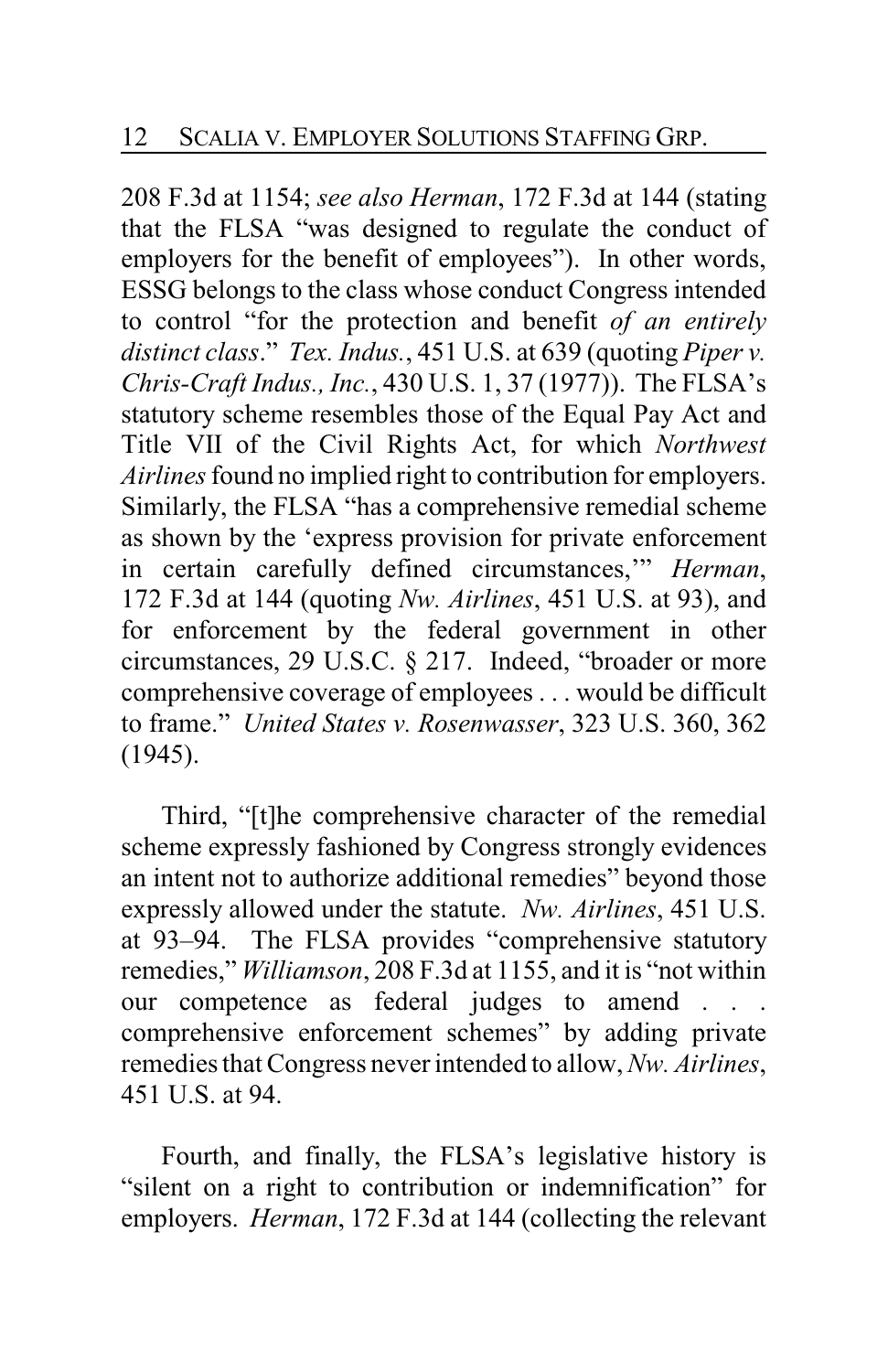legislative history). In sum, we see no indication that Congress intended to create a right to contribution or indemnification for employers under the FLSA.

ESSG argues that allowing it to seek contribution or indemnification from other employers would advance the FLSA's purpose in various ways, including by encouraging employers to be more proactive about complying with the statute. Maybe so, but such policy questions belong to "Congress, not the courts, to resolve." *Tex. Indus.*, 451 U.S. at 646. "If the statute itself does not 'display an intent' to create 'a private remedy,' then 'a cause of action does not exist and courts may not create one, no matter how desirable that might be as a policy matter, or how compatible with the statute.'" *Ziglar*, 137 S. Ct. at 1856 (brackets omitted) (quoting *Alexander v. Sandoval*, 532 U.S. 275, 286–87 (2001)). Following the Supreme Court's "cautious course," *id.* at 1855, we decline to find an implied cause of action for contribution or indemnification under the FLSA.

> 2. *Whether a Right to Contribution or Indemnification Arises Under Federal Common Law*

Federal courts have the authority to craft federal common law in limited circumstances. First, we may undertake this type of lawmaking "in those few instances where 'a federal rule of decision is necessary to protect [a] uniquely federal interest.'" *Mortgs., Inc. v. U.S. Dist. Court*, 934 F.2d 209, 213 (9th Cir. 1991) (per curiam) (quoting *Tex. Indus.*, 451 U.S. at 640). "The right of recovery from another wrongdoer, however, does not implicate any such interests." *Id.* Thus, this category does not help ESSG.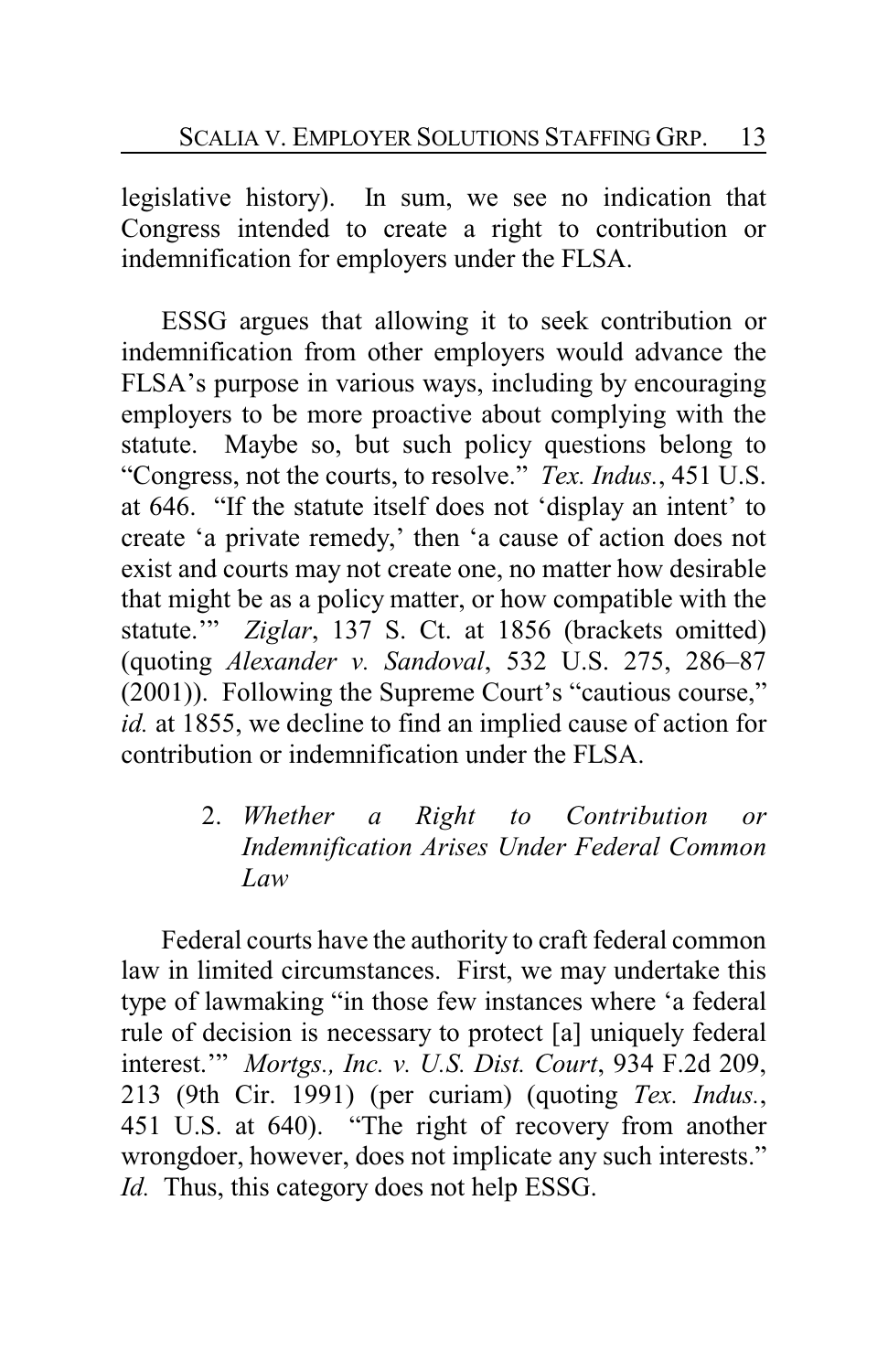Similarly, we may create federal common law "in those areas dominated by strong national or federal concerns such as controversies between states, admiralty matters, or foreign relations." *Id.* Plainly, this category does not apply here.

Finally, "Congress may empower federal courts to make federal common law when a statute contains sweeping language and its legislative history indicates Congress's expectation that the courts will 'give shape to the statute's broad mandate by drawing on common-law tradition.'" *Id.* (quoting *Nat'l Soc'y of Prof'l Eng'rs v. United States*, 435 U.S. 679, 688 (1978)). In *National Society of Professional Engineers*, for example, the Court addressed the Sherman Act, for which "[t]he legislative history makes it perfectly clear that [Congress] expected the courts to give shape" to the statute's broad contours. 435 U.S. at 688. By contrast, neither the FLSA's text nor its legislative history suggests that Congress expected the courts to go beyond the "judicial interpretation of ambiguous or incomplete provisions" that proves necessary for "almost any statutory scheme." *Nw. Airlines*, 451 U.S. at 97.

When "Congress has enacted a comprehensive legislative scheme" that includes "integrated procedures for enforcement," we presume that Congress did not intend for us "to supplement the remedies enacted." *Mortgs.*, 934 F.2d at 213. The FLSA is just such a comprehensive statute. It includes procedures for both "private enforcement in certain carefully defined circumstances," *Herman*, 172 F.3d at 144 (internal quotation marks omitted), and (as in this case) enforcement by the Secretary, § 217. Thus, this final category also does not help ESSG.